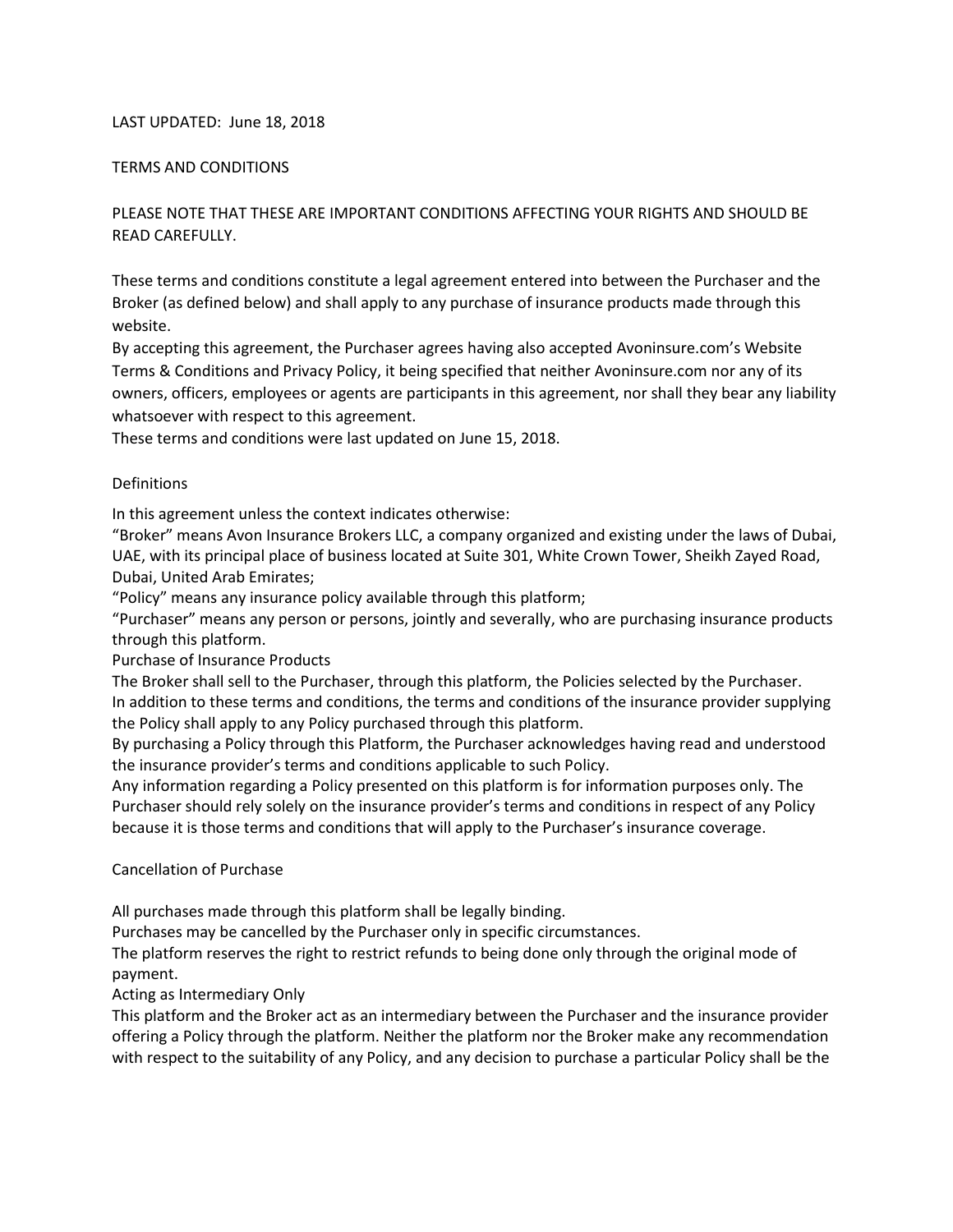### Purchaser's sole responsibility.

The Purchaser understands that any claims in relation to any Policy must be made directly to the insurance provider, and not through this platform or through the Broker.

### Representations and Warranties of the Purchaser

By using this Platform to purchase a Policy, the Purchaser represents and warrants as follows: 1. He / She is over the age of 18 and has the legal capacity to enter into this agreement; 2. All of the information that it has supplied to this platform is true, correct, and not misleading; and 3. He / She has disclosed to the Broker any circumstances, including other contracts or legal instruments to which the Purchaser may be bound, that would or may impede, impair or render illegal the Purchaser's purchase of a Policy through this platform.

### Payments

All payments in relation to a Policy purchased by the Purchaser are due on demand. All charges payable by the Purchaser shall be payable by credit card. We accept payments online using Visa and MasterCard credit or debit cards, in AED only.

The Purchaser will not be entitled to set-off or withhold payment of any amounts due in terms of this agreement for any reason whatsoever.

The Purchaser's acceptance of this agreement will constitute irrevocable authority for the Broker to obtain authorization and/or payment on the Purchaser's credit card or charge card.

If any amount is not paid on the due date, the Broker may without prejudice to any rights it may have, charge interest on the overdue amount at a rate of 5% or the maximum amount allowed under the law, whichever is lower, and in the sole discretion of the Broker.

A certificate of any director, manager or accountant of the Broker as to any amount owed by the Purchaser to the Broker shall constitute prima facie proof of that amount.

It shall be the responsibility of the cardholder to retain a copy of transaction records as well as a copy of the terms and conditions set forth in this agreement.

## Delivery Policy

All documents relating to insurance products purchased by the Purchaser, including the policy itself, shall be delivered to the Purchaser exclusively by e-mail.

Limitation of Liability / Indemnity of the Broker by Purchaser

Neither the Broker nor any of its directors, officers, employees, service providers or agents shall be liable for any loss or damage, whether direct, indirect, consequential or otherwise arising from the purchase by the Purchaser of any insurance products through this platform.

The Broker, its directors, officers, employees, affiliates or agents are accordingly indemnified by the Purchaser against any claim of any nature whatsoever and howsoever arising from any damages or loss which might be instituted against the Broker, its directors, officers, employees, affiliates or agents arising from or connected with or pursuant to the purchase of insurance products contemplated in this agreement.

### General

This document contains the entire agreement between the parties regarding the matters contained